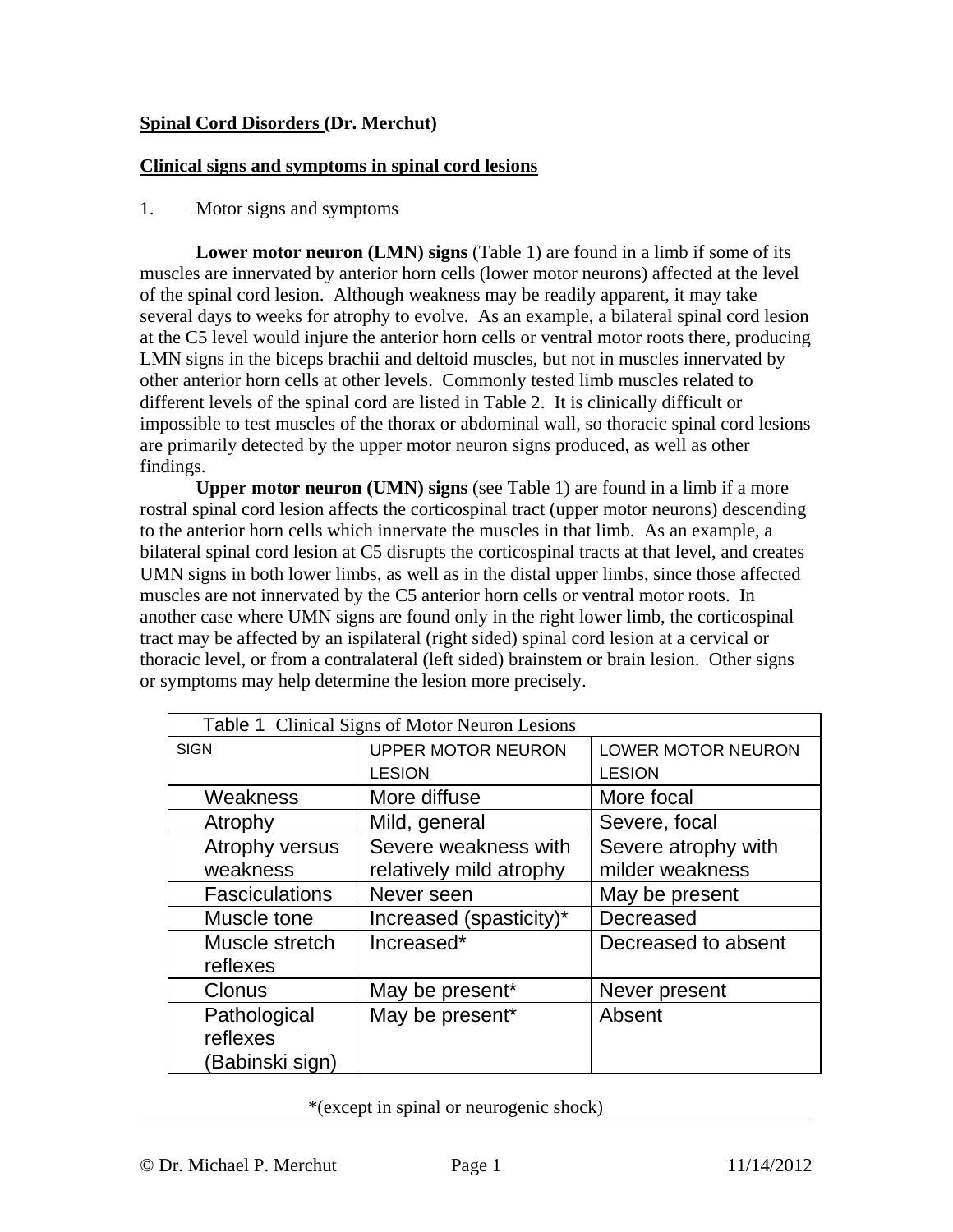| <b>Table 2</b> Motor Innervation of Selected Muscles |                                               |  |  |
|------------------------------------------------------|-----------------------------------------------|--|--|
| ROOT                                                 | <b>MUSCLE</b>                                 |  |  |
| C5, C6                                               | Deltoid, biceps                               |  |  |
| C7, C8                                               | <b>Triceps</b>                                |  |  |
| C8, T1                                               | Interossei, flexor digitorum (finger flexors) |  |  |
| L2, 3, 4                                             | Iliopsoas (hip flexor), quadriceps            |  |  |
| L4,5                                                 | Tibialis anterior (foot dorsiflexor)          |  |  |
| S1,2                                                 | Gastrocnemius (foot plantar flexor)           |  |  |

# 2. Pain symptoms

**Radicular (root) pain** is often described as lightning, stabbing, shooting or electrical pain in the dermatomal distribution of a dorsal root. Its presence indicates dorsal root inflammation, which occurs in shingles from *Herpes zoster*, or compression by an extramedullary lesion which arises outside the spinal cord. The extramedullary lesion itself, such as a herniated intervertebral disc or vertebral tumor, may also produce a more constant, dull, local pain. An intramedullary lesion arising inside the spinal cord creates a more diffuse pain or none at all. Analgesics, anti-inflammatory medications (including oral or epidural corticosteroids) or nerve block procedures help relieve radicular pain in addition to surgical removal of causative lesions. Patients with chronic root pain may benefit from the anticonvulsants (gabapentin, carbamazepine, others) or antidepressants (duloxetine, amitriptyline, others) also used for the pain of peripheral neuropathy or trigeminal neuralgia.

## 3. Sensory signs and symptoms

 A spinal cord lesion in the **spinothalamic tract** on one side creates a **pain (pin) and temperature** deficit in the **contralateral** body. The dermatomal level of loss only approximates the level of the lesion, since spinothalamic afferent fibers may ascend a few levels before decussating to the other side of the spinal cord. A **suspended** pattern of deficit with **sacral sparing** indicates an **intramedullary** lesion within the spinal cord itself. In other words, a lesion within or near the center of the spinal cord will disrupt the decussating spinothalamic fibers, and perhaps the medial portions of the spinothalamic tract. Since the sacral fibers of the spinothalamic tract are located most laterally or peripherally, they may be spared, and thus pain and temperature sensation over the sacral dermatomes is preserved (Fig. 1). On the other hand, a sensory deficit for pain and temperature **up to a level** with **sacral involvement** indicates an **extramedullary** lesion, arising from outside the spinal cord, and typically compressing it, as may occur with a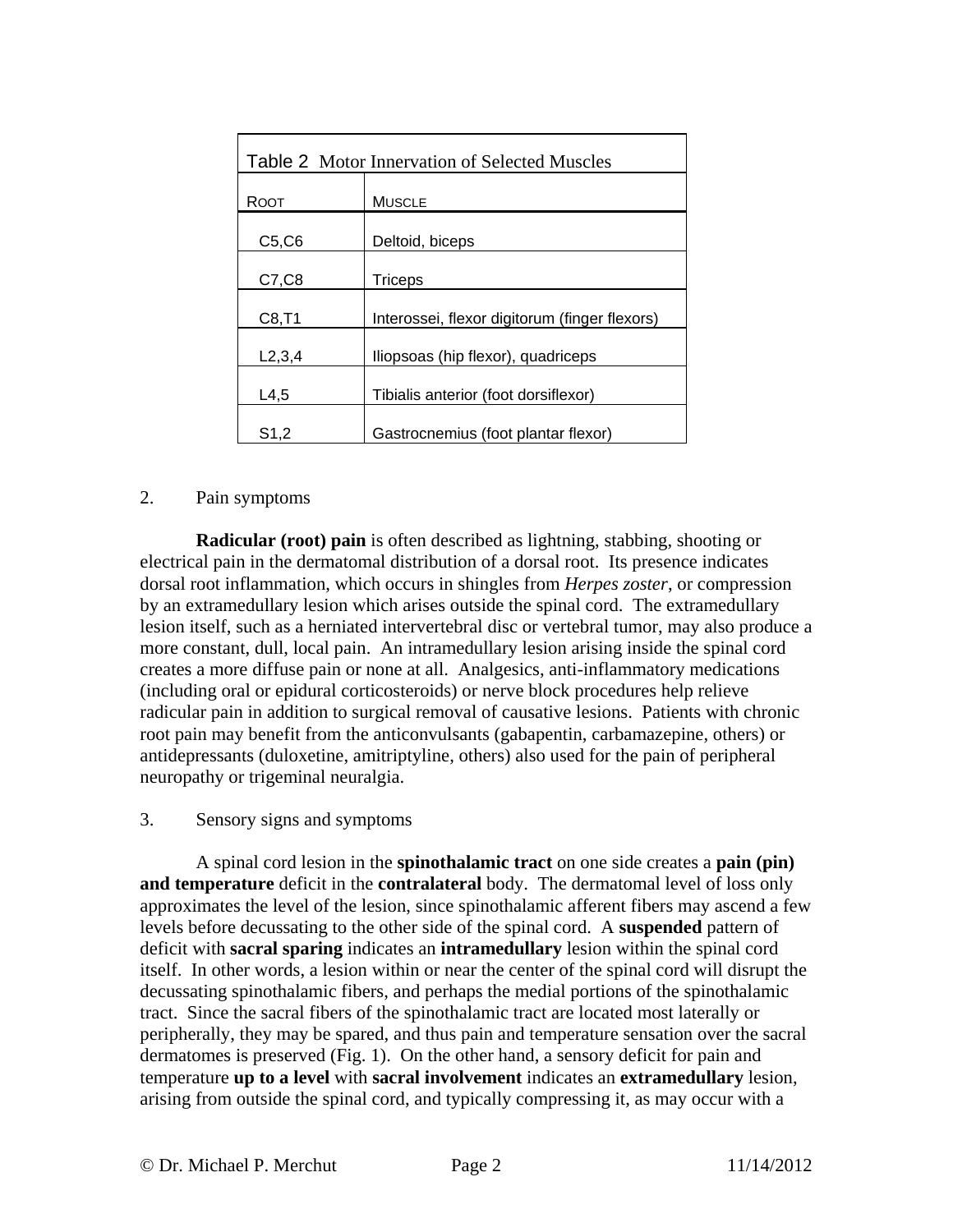tumor. These findings are summarized in Table 3. A spinal cord lesion on one side may produce **position sense and vibration deficits** in the **ipsilateral** body, since the dorsal (posterior) column pathways involved do not decussate in the spinal cord but more rostrally in the medulla.



Fig. 1 Topographical localization within the dorsal columns (A) and the spinothalamic tract (B)

| Table 3 Intramedullary vs. Extramedullary Lesions |                       |                       |  |  |
|---------------------------------------------------|-----------------------|-----------------------|--|--|
| <b>SYMPTOM</b>                                    | <b>INTRAMEDULLARY</b> | <b>EXTRAMEDULLARY</b> |  |  |
| Pain                                              | Diffuse or none       | Radicular             |  |  |
| Sensory loss                                      | Suspended             | To a level or sacral  |  |  |
| Sacral sparing                                    | Present               | Absent                |  |  |

## **Spinal cord syndromes**

## 1. Clinical evaluation of patients

 It must be understood that the signs and symptoms in patients often differ from what is expected in a hypothetical spinal cord lesion. For learning purposes, in order to begin to understand more complex concepts, a hypothetical spinal cord lesion at one level is thought of as a perfect "surgical slice" or "razor cut" there, which nearly never occurs in patients. Clinical spinal cord lesions often involve two or more adjacent levels, whether directly from the pathology itself, such as tumor or hemorrhage, or from the indirect effects of edema, ischemia and inflammation. Also, at any affected spinal cord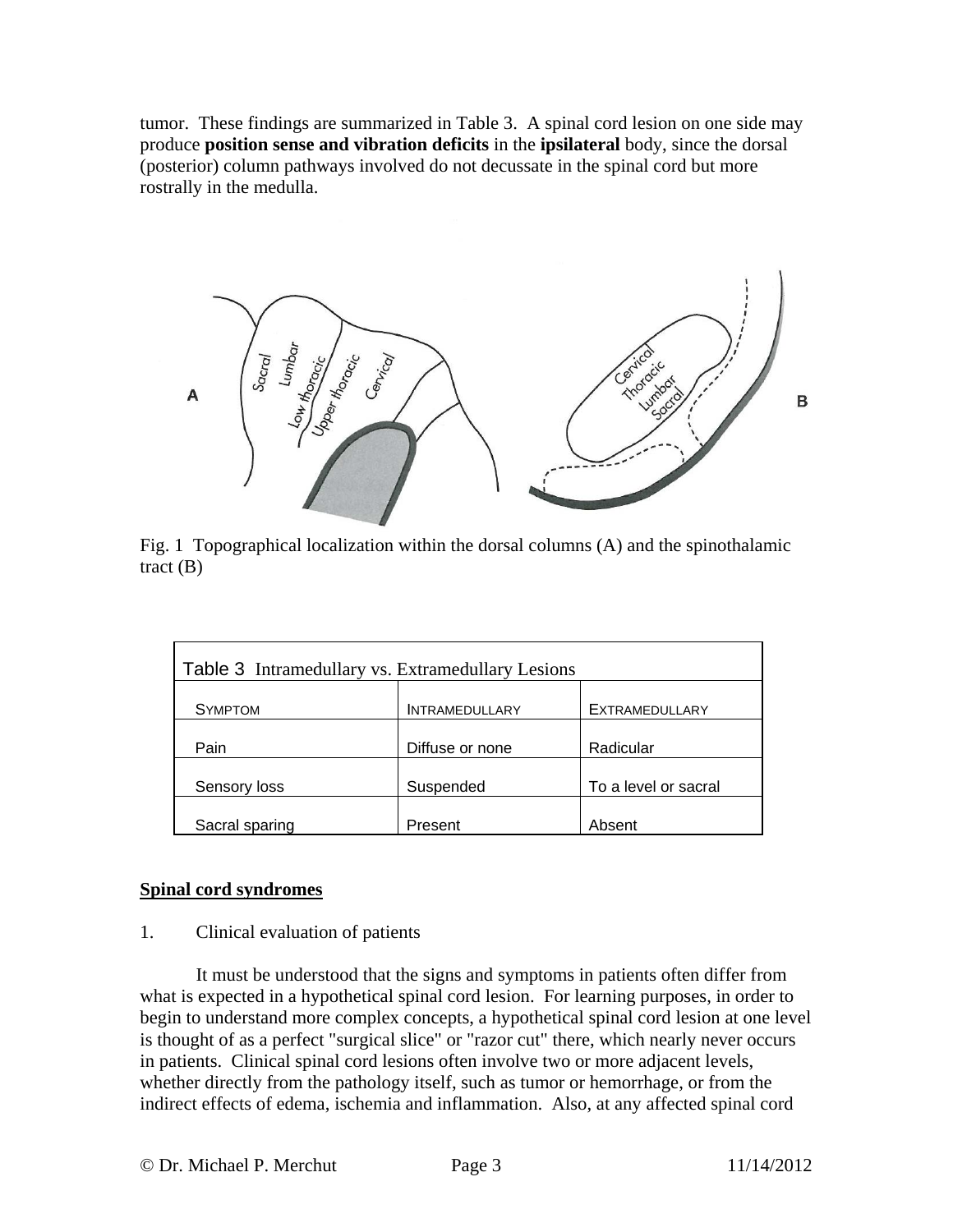level, some of the neurons, tracts, or roots may be severely affected, some may be partially or mildly affected, and others may be spared. Asymmetry also occurs, with greater involvement of the left or right side of a given spinal cord level. Nevertheless, knowledge of the hypothetical spinal cord lesion is the first step toward interpreting the more confusing array of signs and symptoms encountered in patients.

 It should also be noted that when a spinal cord lesion is localized to a certain level, this level refers to the spinal cord itself, and not the surrounding bony vertebral column. As humans develop and grow, the bony vertebral column lengthens, but the spinal cord does not (Fig. 2). For example, a severe fracture and displacement of the T12 vertebral body would approximately affect the L3 level of the spinal cord itself.



Fig. 2 Relation of spinal cord segments and spinal roots to the vertebral column

2. Spinal cord transection or transverse myelopathy (myelitis)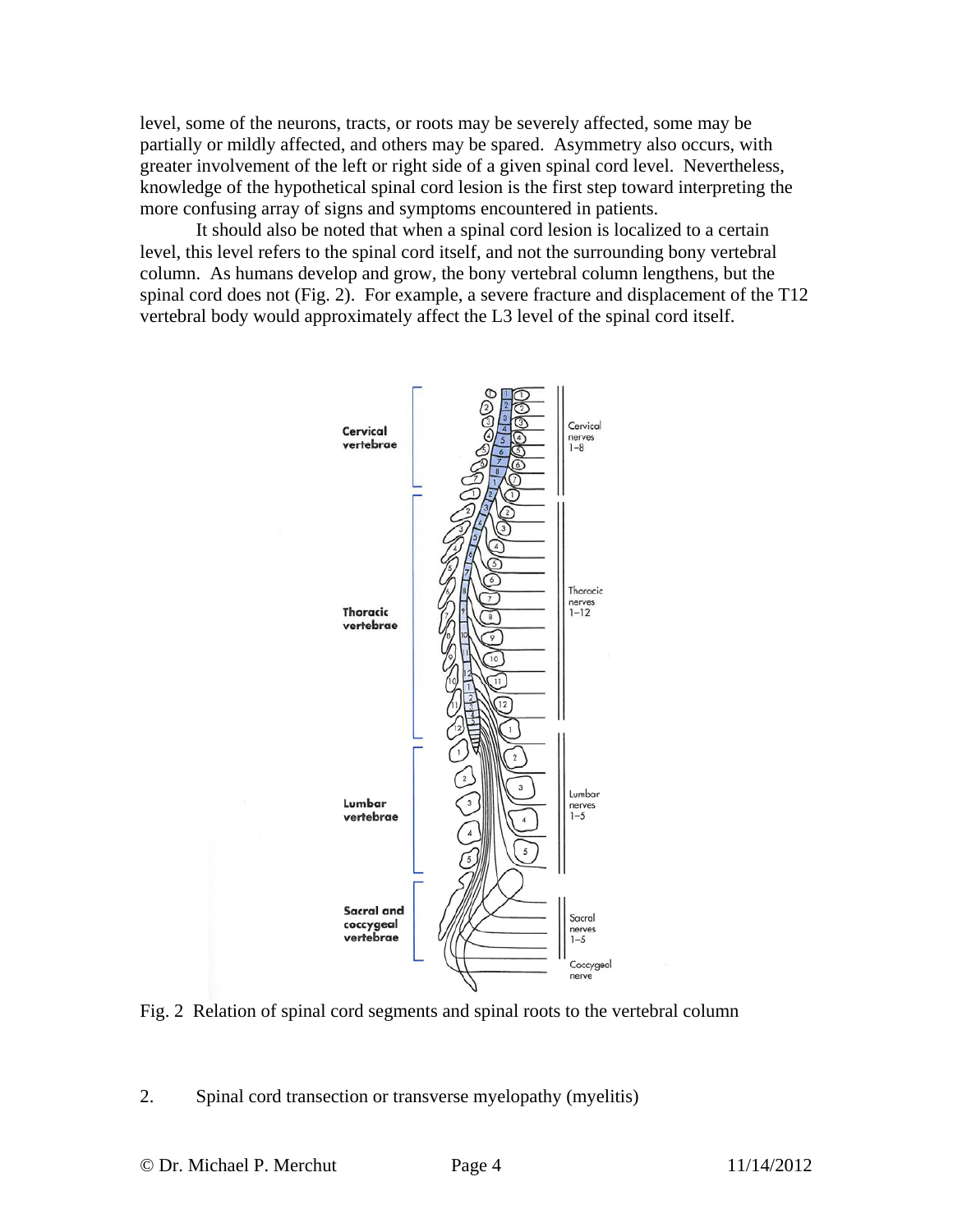A **transection or transverse myelopathy** refers to a complete or nearly complete lesion encompassing the cross-sectional extent or breadth of the spinal cord at one, or a few adjacent, levels. It may be described as a transverse myelitis when the lesion is inflammatory or infectious in nature. The spinal cord level involved is suggested by the dermatomal level of sensory loss and the presence of any lower motor neuron signs. Upper motor neuron signs may be present in limbs innervated by lower motor neurons caudal or inferior to the level of the spinal cord lesion. For example, a C8 transverse myelopathy may produce severely atrophic, weak hand muscles with fasciculations and spastic, hyper-reflexic, weak lower limbs with Babinski signs. Bladder and bowel dysfunction may occur from impairment of the descending motor tracts which control the sacral anterior horn cells that innervate the sphincter muscles.

 However, when the transection is due to severe, acute **trauma**, the setting of spinal or neurogenic shock may be initially present. Weakness may be accompanied by decreased muscle tone and muscle stretch reflexes, with the expected upper motor neuron signs only gradually emerging weeks to even months later. Extensive involvement of anterior horn cells at levels C3, C4 and C5 may impair phrenic nerve function and cause respiratory failure.

 Other causes of transverse myelopathy are extramedullary lesions such as **tumors**  (especially vertebral metastases), **spinal stenosis** (spinal cord compression from degeneration of the bony spinal column and herniated intervertebral discs), extradural hemorrhage or abscess. On occasion, severe spinal cord ischemia (impaired blood circulation) could by itself create a transection at several levels. **Viral infections,**  reactions to vaccines, **or autoimmune demyelination** of the spinal cord, such as from **multiple sclerosis**, cause inflammatory lesions of the spinal cord, or **transverse myelitis**.

 Treatment of transverse myelopathy, as well as the other spinal cord disorders discussed below, depends on the cause as well as whether surgery, where indicated, can be tolerated by the patient. Tumor size may be reduced by radiation. Corticosteroids fairly rapidly help reduce spinal cord edema from tumors or myelitis, and improve the recovery of those with severe spinal cord trauma.

#### 3. Spinal cord hemisection (Brown-Sequard syndrome)

 A lesion affecting approximately the left or right half of the spinal cord crosssection at one level creates a **hemisection or Brown-Sequard syndrome** (Fig. 3). Involvement of the spinothalamic tract produces a **contralateral deficit to pain and temperature sensation**, since spinothalamic sensory fibers decussate within the spinal cord, and then continue their ascending pathway. Involvement of the dorsal or posterior columns produces an **ipsilateral deficit of vibration and position sense**, since these sensory fibers ascend up the same side of the spinal cord, only decussating later in the medulla. Involvement of the anterior horn cells and corticospinal tract on one side would produce **ipsilateral weakness,** with lower motor neuron (LMN) and upper motor neuron (UMN) signs, respectively. As mentioned earlier, LMN signs are difficult to detect clinically in the case of a thoracic level lesion.

 Common causes of a hemisection include trauma, extramedullary tumors, and herniated discs with degenerative disease of the bony spine.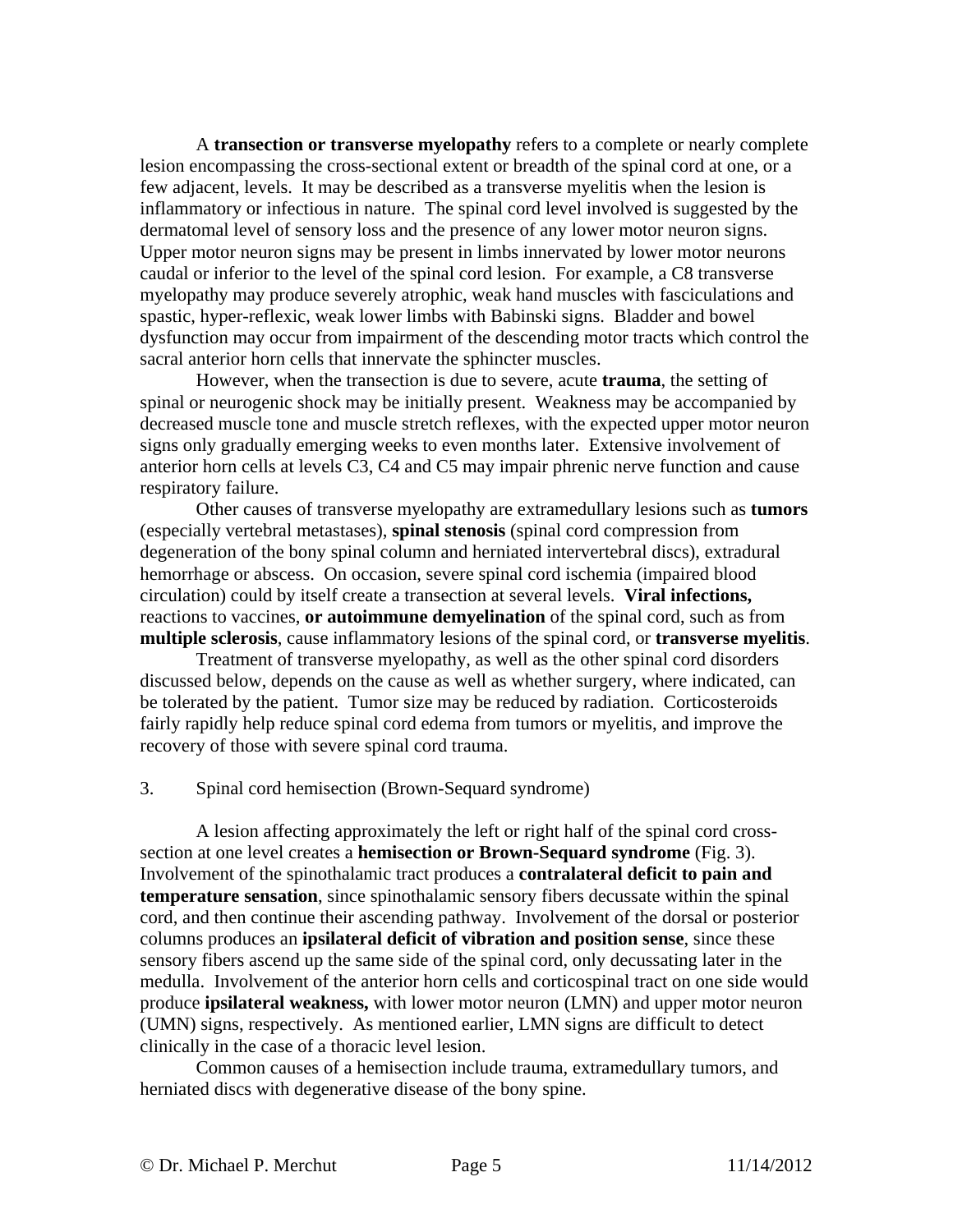### 4. Syringomyelia or syrinx

**Syringomyelia** refers to a spinal cord lesion from a **syrinx**, or cavity, within or near the center of the spinal cord. It is thus an **intramedullary** lesion, arising from within the spinal cord itself, and primarily affects the gray matter there. The syrinx usually occurs in the cervical or thoracic spinal cord, and may extend over several segments or levels in a longitudinal or rostral-caudal direction, enlarging slowly over time. Involvement of the central gray matter at cervical or thoracic levels selectively interrupts the decussating spinothalamic fibers there, creating a deficit of pain and temperature over these dermatomes, but sparing the sacral dermatomes (Fig. 3). This would be described as a **suspended sensory level with sacral sparing,** and the area of sensory impairment would approximate the area covered by wearing a cape or shawl. If the syrinx later slowly expands laterally into the spinothalamic tracts, the outermost sacral fibers would still be spared. Weakness may occur later on, if the anterior horn cells or corticospinal tract are involved by the syrinx expanding into the ventral gray or lateral white matter. The posterior or dorsal columns are generally spared, with **preservation of vibration and position sense**.

 Syringomyelia may be a late residual of severe spinal cord injury. A traumatic cervical spinal cord hemorrhage will resorb if the patient survives, leaving a cavity or syrinx in its place. Other causes include intramedullary spinal cord tumors or impaired cerebrospinal fluid flow, typically from a congenital abnormality in the posterior fossa (Chiari malformation). Although rarely encountered, syringomyelia is a "classic" example of an intramedullary spinal cord lesion.



Fig. 3 Sensory deficits from spinal cord hemisection (A) and syringomyelia (B)

#### 5. Anterior spinal artery occlusion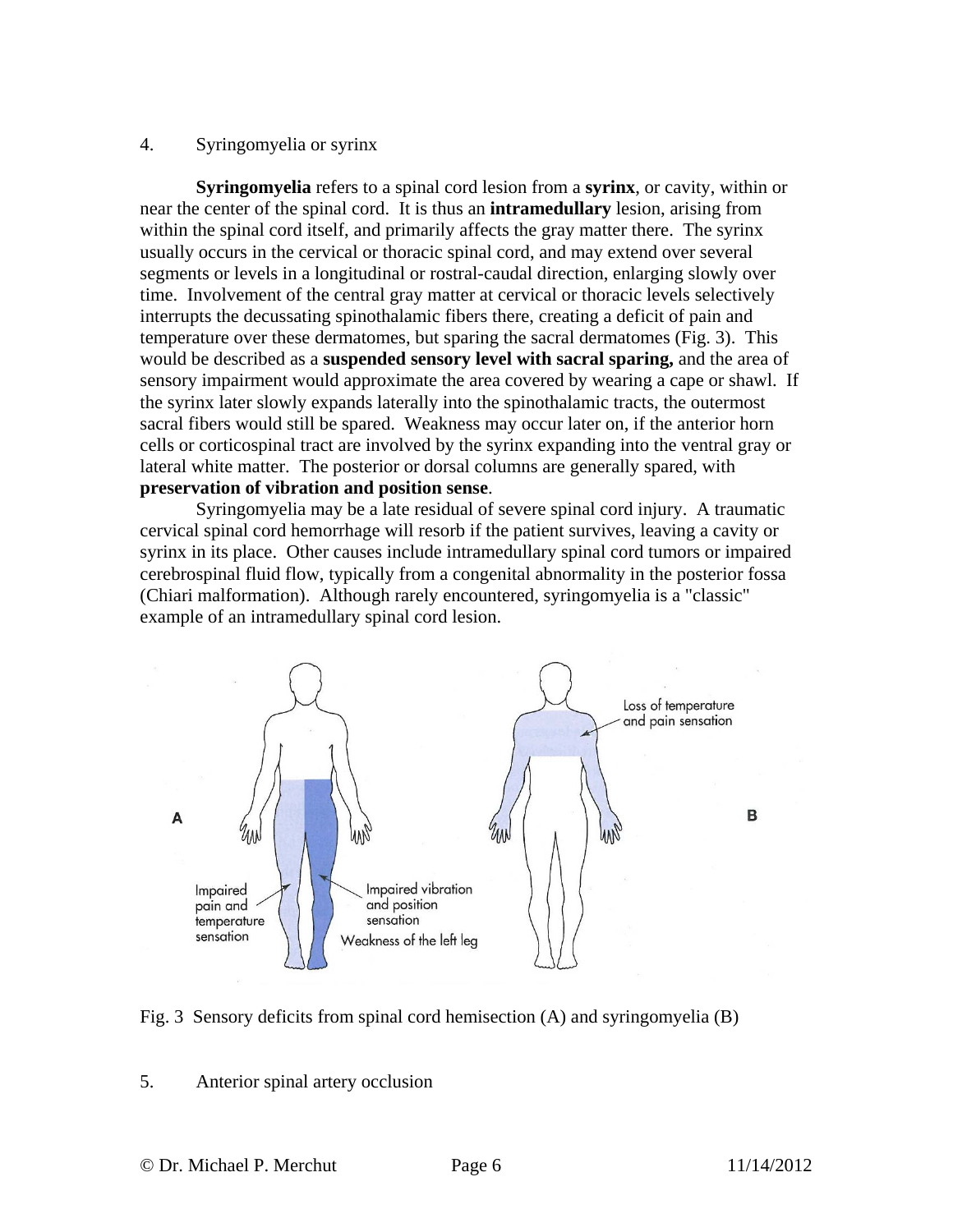The anterior spinal artery is supplied by several radicular branches of the aorta and has a midline, longitudinal orientation. It supplies the anterior or ventral 2/3 of the spinal cord, where an ischemic lesion, a "spinal cord stroke," would occur if it were blocked or occluded. Occlusion may occur due to atherosclerotic disease of the aorta or as a complication of surgery for an aortic aneurysm. It may also be caused by an aortic dissection in a hypertensive patient, where aortic intima is torn, inciting thrombosis and occlusion of its arterial branches. Although severe spinal cord ischemia may also result in a transverse myelopathy, the anterior spinal artery occlusion is another "classic" syndrome to recognize.

 It usually occurs in the lower thoracic or upper lumbar spinal cord, so involvement of the corticospinal tract there leads to **paraplegia** with UMN signs in the lower limbs, and a **thoracic level of sensory loss, without sacral sparing, to pain and temperature**. Since the posterior or dorsal columns are preserved, **vibration and position sense remain normal** (Fig. 4). Back pain or radicular pain are common initial symptoms. As expected of a "stroke," this syndrome occurs suddenly and progresses over hours.

### 6. Posterolateral syndrome or subacute combined degeneration

 This syndrome is "classically" due to **vitamin B12 deficiency** and is thus potentially treatable or reversible if diagnosed early. Vitamin B12 deficiency may also cause a polyneuropathy, optic neuropathy, and dementia, which will be discussed later. In the spinal cord, demyelination and degeneration of the white matter takes place, usually at **thoracic** levels. "Combined degeneration" refers to the combined involvement of the posterior (dorsal) and lateral columns. Another old term for this syndrome is "posterolateral sclerosis." **Vibration and position sense are reduced or lost** in the lower limbs, leading to unsteadiness and falling if the patient stands or walks in the dark, or with eyes closed. This is further exacerbated by a **spastic paraparesis** from involvement of the corticospinal tract. **Pain and temperature sensation are not affected** by this spinal cord syndrome (Fig. 4). The posterolateral syndrome may also be caused by copper deficiency or the human immunodeficiency virus (HIV).

#### 7. Amyotrophic lateral sclerosis (ALS)

 ALS is a degenerative disease where upper and lower motor neurons are selectively and progressively destroyed, for unknown reasons. Motor neuron lesions therefore occur diffusely, in the cerebral cortex and brain stem, as well as in the spinal cord. ALS will be discussed again later, but is mentioned here since it initially may appear to be only a spinal cord lesion. If LMN signs developed in the upper limbs, and UMN signs were found in the lower limbs, a cervical myelopathy would be suspected. A cervical spine MRI (magnetic resonance imaging) scan would be appropriately ordered to explore the possibility of cervical spinal cord compression by a herniated disc, tumor, or other extramedullary lesion. In ALS, however, **sensory pathways are not affected**, bowel and bladder functions remain normal, and radicular pain is not present. **Fasciculations** are often prominent in ALS and may soon be found in many muscles, including the limbs, tongue, neck, and trunk. In other instances, weakness may begin